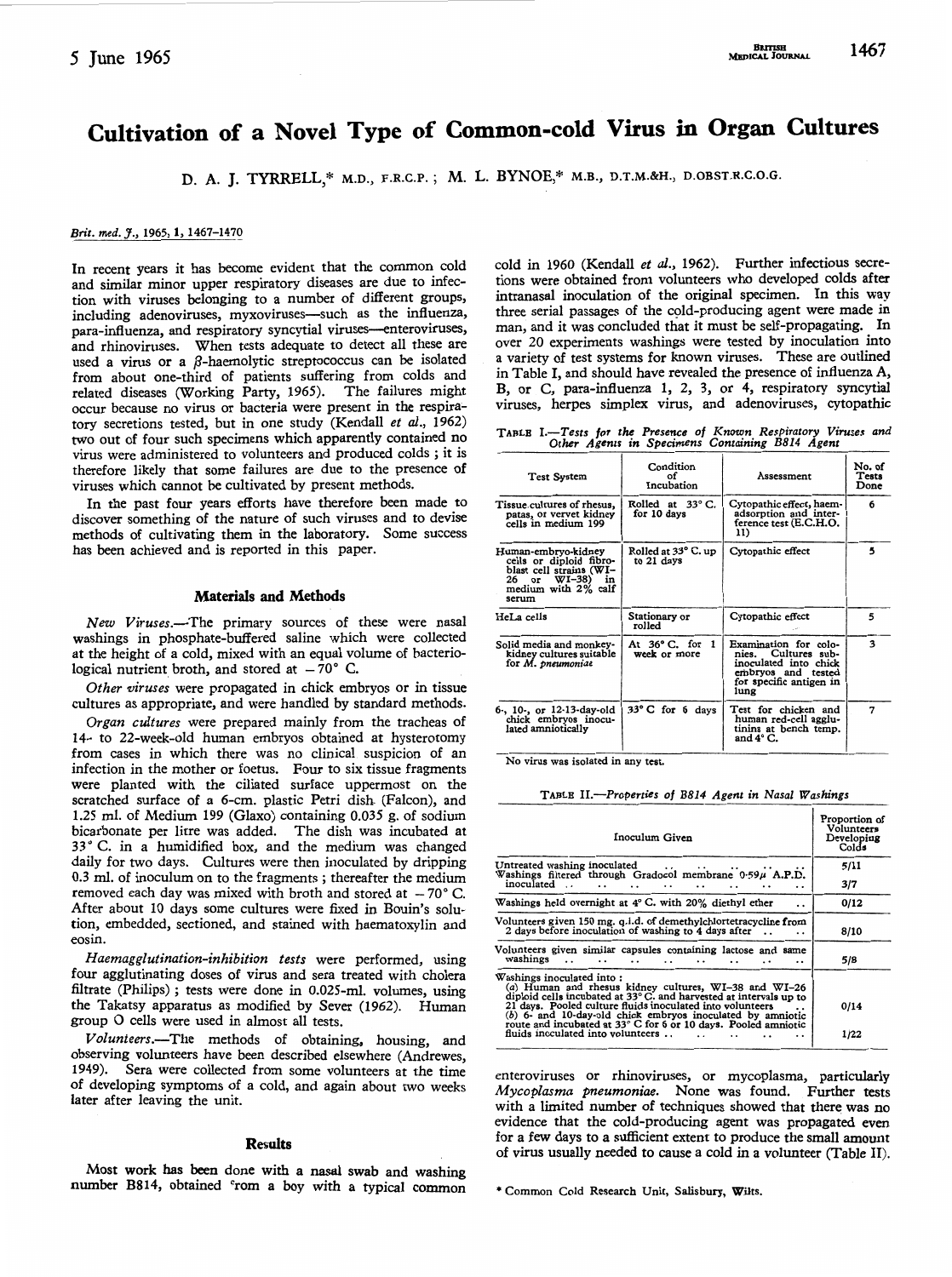We therefore attempted to determine by experiments in volunteers a few basic properties which would confirm that we were indeed dealing with a virus. These experiments, also shown in Table II, indicate that the infectivity of B814 can pass a bacteria-tight filter, is inactivated by ether, and can induce colds in volunteers given sufficient antibiotics to cure a fully developed infection with the Eaton *agent* (*M. pneumoniae*). These results showed that B814 is a virus, not a mycoplasma, and that it is not an adenovirus, enterovirus, or rhinovirus because it is ether-labile. Another uncultivable agent produced colds in two out of six volunteers after ether treatment. This was the agent recovered from the subject H. G. P. on 26 July 1957 (Tyrrell and Bynoe, 1961). It was concluded that there must be at least two biologically different viruses among these " uncultivable " viruses.

## Cultivation of B814 in Organ Cultures

It was thought that the failure to cultivate the virus in tissue culture probably arose because the virus was unable to propagate in the highly modified dedifferentiated cells used so far. It had been shown that human nasal or tracheal ciliated epithelium maintained in organ culture would support the growth of representative strains of influenza A and herpes virus (Hoorn, 1963), adenovirus, poliovirus, coxsackievirus A21, echovirus 11, H and M rhinoviruses (Hoorn and Tyrrell, 1965), and also myxoviruses such as influenza B and C, parainfluenza virus types 1, 2, 3, and 4, and respiratory syncytial virus (Tyrrell and Hoorn, 1965). Several viruses were successfully grown from nasal washings without passage in any other culture system. It was therefore thought reasonable to attempt to propagate the B814 virus in cultures of this type.

The experiments done so far are summarized in Table III. There was some trouble with bacterial and fungal contamination at first, but later the technique outlined under " Methods " was found to be trouble-free. It was regularly possible to produce colds in volunteers who were given culture fluids from the first or later passages. For several reasons it is believed that the B814 virus was multiplying and causing these colds. Firstly, no colds were produced by fluids from "dummy" cultures containing no tissue and inoculated one or two days before with nasal washings. Similarly, no colds were produced by fluids from numerous uninoculated parallel cultures set up from the same embryos, changes at the same time in the same cabinet, and using the same medium as those used for the virus-infected cultures ; no colds were produced by medium from inoculated cultures in which ferret trachea was used instead of human tissue. On the other hand, colds were produced with fluids coming from cultures which had been changed up to eight times after inoculation, involving a lapse

TABLE *III.-Results of Attempts to Passage B814 Virus in Organ Cultures of Respiratory Epithelium* 

| Serial<br>Passage | $T_{.55}ue$                                                                               | No. of<br>Passages                                           | Days of<br>Harvest                                                | Frequency of Colds<br>in Volunteers<br>Receiving               |                      |  |
|-------------------|-------------------------------------------------------------------------------------------|--------------------------------------------------------------|-------------------------------------------------------------------|----------------------------------------------------------------|----------------------|--|
| No.               |                                                                                           |                                                              |                                                                   | Test<br>Material                                               | Control<br>Material* |  |
| 1                 | Human trachea<br>$^{\circ}$<br>$\bullet$<br>None<br>$\bullet$<br>Ferret trachea<br>Ferret | 3 human, 1 ferret                                            | $3 - 10$<br>3 and 4<br>$5 - 7$<br>$8 - 9$<br>$3 - 10$<br>$1 - 10$ | 4/6<br>$\frac{4/5}{3/5}$<br>$\frac{4}{7}$<br>0/7<br>0/6<br>0/5 | 0/13<br>0/6<br>0/6   |  |
| 2                 | Ferret trachea<br>Human trachea<br>Ferret trachea<br>Human trachea                        | 1 human, 1 ferret<br>2 human<br>2 human, 1 ferret<br>4 human | $1 - 10$<br>$1 - 10$<br>$1 - 10$<br>$1 - 10$                      | 0/5<br>4/6<br>0/5<br>4/4                                       | 1/5<br>$0/6+$<br>0/9 |  |
| 3                 | Human trachea                                                                             |                                                              | $1 - 9$                                                           | 6/6                                                            | $0/6+$               |  |

3<br>  $\bullet$  Human trachea  $\begin{array}{|c|c|c|c|}\n\hline\n1 & 1 & -9 & 6/6 & 0/6\dagger \\
\hline\n\end{array}$ <br>  $\bullet$  In first passages control fluids were collected from uninoculated cultures harvested and stored exactly as the test cultures. For later passa

of at least a week in culture and a probable dilution of the order of 108 of the original inoculum.

Colds were also produced after four serial passages in which the fluids collected daily between one (sometimes three) and 10 days after inoculation were pooled and used to inoculate further batches of cultures. This method of serial passage was adopted in order to ensure that some infectious virus was passed, because in some experiments with rhinoviruses and respiratory syncytial virus the viruses had been shed into the medium for only a few days and at rather unpredictable intervals after the inoculation of the cultures. Fluid for this fourth serial passage was also inoculated after overnight treatment with ether ; it caused colds in none of six volunteers. Another aliquot was filtered through a membrane of A.P.D. 0.59  $\mu$  and produced colds in three out of six volunteers who were treated with demethylchlortetracycline. It was concluded that these colds were due to the presence of an ether-labile virus, as were those produced by the washings used to initiate the serial passage. Similar culture fluids failed to cause disease when Similar culture fluids failed to cause disease when inoculated intramuscularly and intranasally into adult white mice, intracerebrally and intraperitoneally into suckling white mice, and intracerebrally and intranasally into guinea-pigs ; and no virus was isolated by amniotic inoculation of 10-dayold chick embryos.

### Studies of Volunteers' Sera

A number of paired sera were available from volunteers who had developed colds after receiving the B814 virus either as washings or as tissue-culture fluid. It was thought possible that the sera might manifest a rise in antibody titre against some known myxovirus because the B814 virus might be either a myxovirus of a known serotype which was more difficult to cultivate than any previously encountered, or a myxovirus of a new serotype with a distant antigenic relationship to one or more known types. The sera were therefore titrated by haemagglutination-inhibition test in this laboratory, and by complement-fixation tests by Dr. L. Hatch in the Portsmouth Laboratory of the Public Health Laboratory Service. The results are summarized in Table IV. A few rising titres were detected against influenza C and para-influenza viruses ; the rises detected by complement-fixation were observed in two pairs with two or three antigens. It was concluded that B814 did not belong to any of the serotypes of myxovirus used, but might be distantly related to influenza C or Sendai viruses. Paired sera from six volunteers were tested for their ability to fix complement with culture fluids collected from the fifth serial passage and concentrated fifteenfold with polyethylene glycol. No fixation was observed.

TABLE *IV.-Results of Serological Tests on Sera from* 22 *Volunteers Who Developed Colds After Receiving B814 Virus* 

| Inoculum               | Proportion of Pairs of Sera<br>Showing Rising Titres* Detected by |                                                    |  |  |  |
|------------------------|-------------------------------------------------------------------|----------------------------------------------------|--|--|--|
|                        | Haemagglutination-<br>Inhibition                                  | Complement-fixation                                |  |  |  |
| Washings<br>. .<br>. . | Influenza C, 1/8<br>Para-influenza 1, 1/14                        | Influenza C,<br>adenovirus.                        |  |  |  |
| Organ culture fluid    | Influenza C, 2/14                                                 | and mumps, 1/14<br>Influenza C and Sendai,<br>1/14 |  |  |  |

\* Fourfold or eightfold rise.<br>All sera were tested against influenza A, B, and C, para-influenza 1 and 3 by<br>haemagglutination-inhibition test and against these plus para-influenza 2, mumps V<br>and S antigen, respiratory sync

# Clinical Features of Colds Produced by B814 Virus

The frequency of some symptoms, clinical signs, and certain other data regarding volunteers who developed colds after inoculation with B814 material are listed in Table V. This shows that the illnesses were slightly more frequent, were more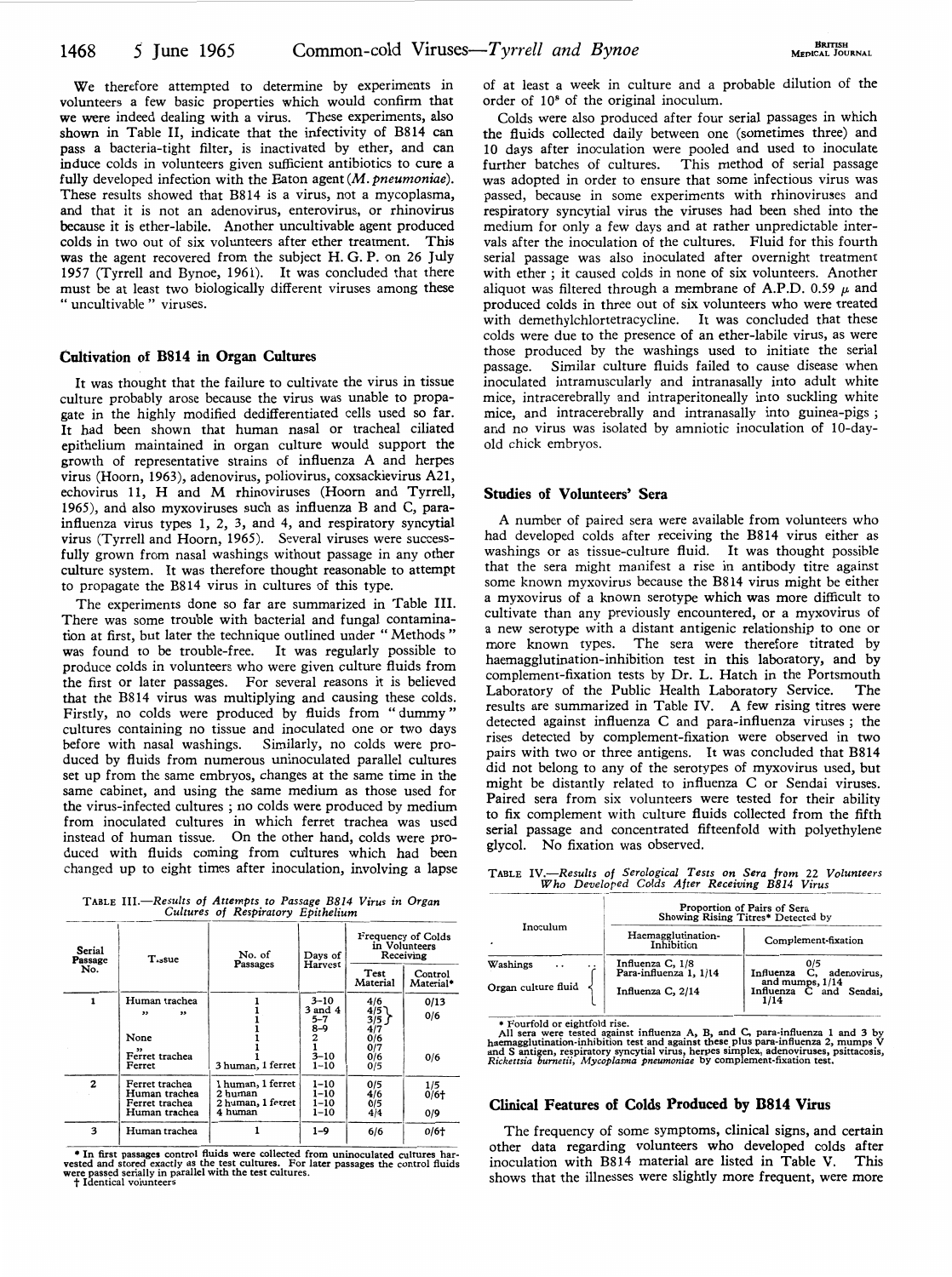severe, and had a shorter incubation period when they followed the inoculation of organ-culture fluid than after the inoculation of nasal washings. This could all have been the result of the administration of a larger dose of virus. In both groups the illness was a typical common cold. Fever was rare, but there was often considerable malaise, and the nose often streamed with watery secretion--one volunteer used 120 paper handkerchiefs in one day-but there was little cough and no sputum, and on the average the disease cleared up in less than a week. The clinical picture in 213 volunteers infected with an M rhinovirus is also shown in Table V ; this was significantly different in that malaise and constitutional upset were less common, and sore throat, cough, and sputum were more so—the respiratory symptoms were less strictly confined to the nose and lasted longer, but there was less nasal discharge at the height of the illness.

TABLE V.—Symptoms and Signs in Volunteers Developing Colds After *Inoculation With B814 Virus* 

|                                                                                                                                                                                                                                                                                                                           | Frequency of Indicated Clinical<br>Features and other Information on<br>Volunteers Inoculated With |                                                                      |                                                                      |  |
|---------------------------------------------------------------------------------------------------------------------------------------------------------------------------------------------------------------------------------------------------------------------------------------------------------------------------|----------------------------------------------------------------------------------------------------|----------------------------------------------------------------------|----------------------------------------------------------------------|--|
|                                                                                                                                                                                                                                                                                                                           | <b>B</b> 814<br>Nasal<br>Washings<br>(%)                                                           | <b>B</b> 814<br>Organ<br>Culture<br>Fluids<br>(%)                    | Rhino-<br>virus M<br>H.G.P.<br>or P.K.<br>(%)                        |  |
| Malaise<br>. .<br>Headache<br>. .<br>Chill<br>. .<br>Aching back or limbs<br>. .<br>Sneezing<br>$\ddot{\phantom{0}}$<br>. .<br>Nose blocked<br>. .<br>Sore throat<br>. .<br>Cough<br>. .<br>. .<br>Sputum<br>. .<br>Fever<br>$\ddot{\phantom{1}}$<br>. .<br>Nasal discharge<br>. .<br>Mucopurulent nasal discharge<br>. . | 47<br>53<br>18<br>12<br>91<br>79<br>38<br>44<br>0<br>12<br>100<br>62                               | 64<br>71<br>25<br>18<br>89<br>89<br>57<br>28<br>3<br>25<br>100<br>75 | 28<br>52<br>28<br>4<br>78<br>82<br>87<br>68<br>21<br>22<br>100<br>83 |  |
| Mean peak No. of handkerchiefs used<br>`Mild<br>Percentage of colds graded<br>Moderate<br>as<br>Severe<br>Mean incubation period<br>. .<br>Duration<br>Percentage of inoculated<br>volunteers<br>developing colds<br>. .<br>No. Studied<br>. .                                                                            | 21<br>70.5<br>20.5<br>9<br>3.2<br>6.3<br>45<br>34                                                  | $15 - 6$<br>61<br>25<br>14<br>2.8<br>6.7<br>60<br>28                 | 14<br>81<br>15<br>4<br>2.2<br>9.6<br>37<br>213                       |  |

# Preliminary Attempts to Propagate More Otherwise Uncultivable Viruses in Organ Cultures

A number of other nasal washings were collected from patients with colds and tested for respiratory viruses. From certain of these no virus was recovered, and so they were inoculated into organ cultures.

| TABLE VI.—Use of Organ Culture of Human-embryo Trachea in    |  |  |  |  |  |
|--------------------------------------------------------------|--|--|--|--|--|
| Attempts to Propagate and Detect Viruses from Nasal Washings |  |  |  |  |  |
| from Patients with Common Colds                              |  |  |  |  |  |

| Strain       | No. of<br>Passages                       | Reduction<br>in<br>Ciliary<br>Activity | Day of<br>Harvest                            |                     | Frequency of<br>Colds in Volun-<br>teers Receiving | <b>Other Tests</b>                                                                                                                                                      |
|--------------|------------------------------------------|----------------------------------------|----------------------------------------------|---------------------|----------------------------------------------------|-------------------------------------------------------------------------------------------------------------------------------------------------------------------------|
|              |                                          |                                        |                                              | Test<br>Material    | Control<br>Material                                |                                                                                                                                                                         |
| <b>B</b> 814 | 2 (series 2)<br>3<br>"<br>$1$ (series 3) | $? + 12$<br>$+10$<br>$? + 10$          | $1 - 10$<br>$1 - 10$<br>$1 - 10$<br>$3 - 10$ | 4/6<br>6/6          | 0/6                                                | Sections show<br>doubtful degen-<br>erative changes<br>Degeneration on<br>section                                                                                       |
| M.T.         | $\frac{1}{2}$<br>3, 4, 5                 | $+4$<br>$? + 2$<br>$+4$                | $7$ and $8$<br>$1 - 10$<br>$1 - 10$          | $\frac{2/5}{2/5}$ * | 0/4                                                | No virus detected<br>in monkey kid-<br>ney, human kid-<br>ney, HeLa cells.<br>Effect like rhino-<br>virus<br>in<br>some<br>cultures of<br>human diploid<br>fibroblasts. |
| F.T.         | 1                                        | 0                                      | $3 - 10$                                     | 2/6                 | 0/6                                                | No virus isolated<br>in above cells.                                                                                                                                    |
|              | 3, 4, 5<br>Repeat 2                      | 0<br>$+10, +4$                         | 1-10<br>$1 - 10$<br>1–10                     | 2/4                 | 0/3                                                | Rhinovirus-like<br>effect on inocu-<br>lation<br>into<br>human<br>diploid<br>cells                                                                                      |

• Inoculum treated with ether.

outlined in Table VI. This shows that the viruses contained in these specimens were apparently propagated in organ cultures, because culture fluids caused colds. The organculture fluids were tested further by inoculating them into a range of tissue cultures. In the case of the M.T. strain the virus apparently grew, as judged by inoculation of volunteers, but was obviously different from B814, because tests in volunteers showed that it was ether-stable. When organ-culture fluids were inoculated into other cultures they produced a cytopathic effect which resembled that due to rhinoviruses.

The specimens from another organ-culture experiment with strain G.T. were titrated in human diploid cells and the data are plotted on Fig. 1, which shows that a rhinovirus had grown freely and could be readily detected after three passages in organ culture. The original nasal washing had produced some doubtful cytopathic effect when tested in four batches of human-embryo-kidney cells, and a more definite effect in one strain of human-embryo fibroblasts, although the latter was not successfully passaged. Finally, the virus F.T. was apparently a rhinovirus that failed to produce any cytopathic effect in the form in which it was present in the nasal secretions and in the first passage in organ cultures, although it could produce colds. It nevertheless multiplied in organ culture, and became adapted so that it rapidly damaged the cilia (see below), and also was able to produce a cytopathic effect in cells of a human fibroblast strain.

We report these experiments in order to illustrate that organ cultures may be of value in cultivating and recognizing other " difficult " respiratory viruses, and also to emphasize that because a virus is grown in organ cultures it is not safe to conclude that a new type of virus has been cultivated.



FIG. 1.-Growth in organ culture of a rhinovirus (strain G.T.) which was not successfully isolated in humanembryo-kidney or human diploid cells. The virus was passed twice *in* organ cultures, and the medium collected on each day of the third pass was titrated in diploid cella. There was a reduction in ciliary activity.

# Detection of Infection in Organ Cultures

It has been shown earlier that the ciliary activity of infected cultures may be reduced or absent compared with that in uninoculated cultures. Fixed and stained sections may also show degeneration or shedding of some or all of the surface epithelium (Hoorn, 1963 ; Hoorn and Tyrrell, 1965). Attempts were therefore made to detect these effects in the cultures used in the experiments described above. The results are outlined in Table VI. The activity of the cilia on each tissue fragment was examined by reflected light daily or on alternate days. In experiments in which ciliary activity continued vigorously in the controls it was sometimes noted that the ciliary activity of all or most of the virus-infected fragments had ceased. This is recorded  $(as +)$  in Table VI, as is also the day on which a reduction in ciliary activity was first recognized . It can be seen that this effect was observed in only the later passages of B814 and was never clear-cut; possible